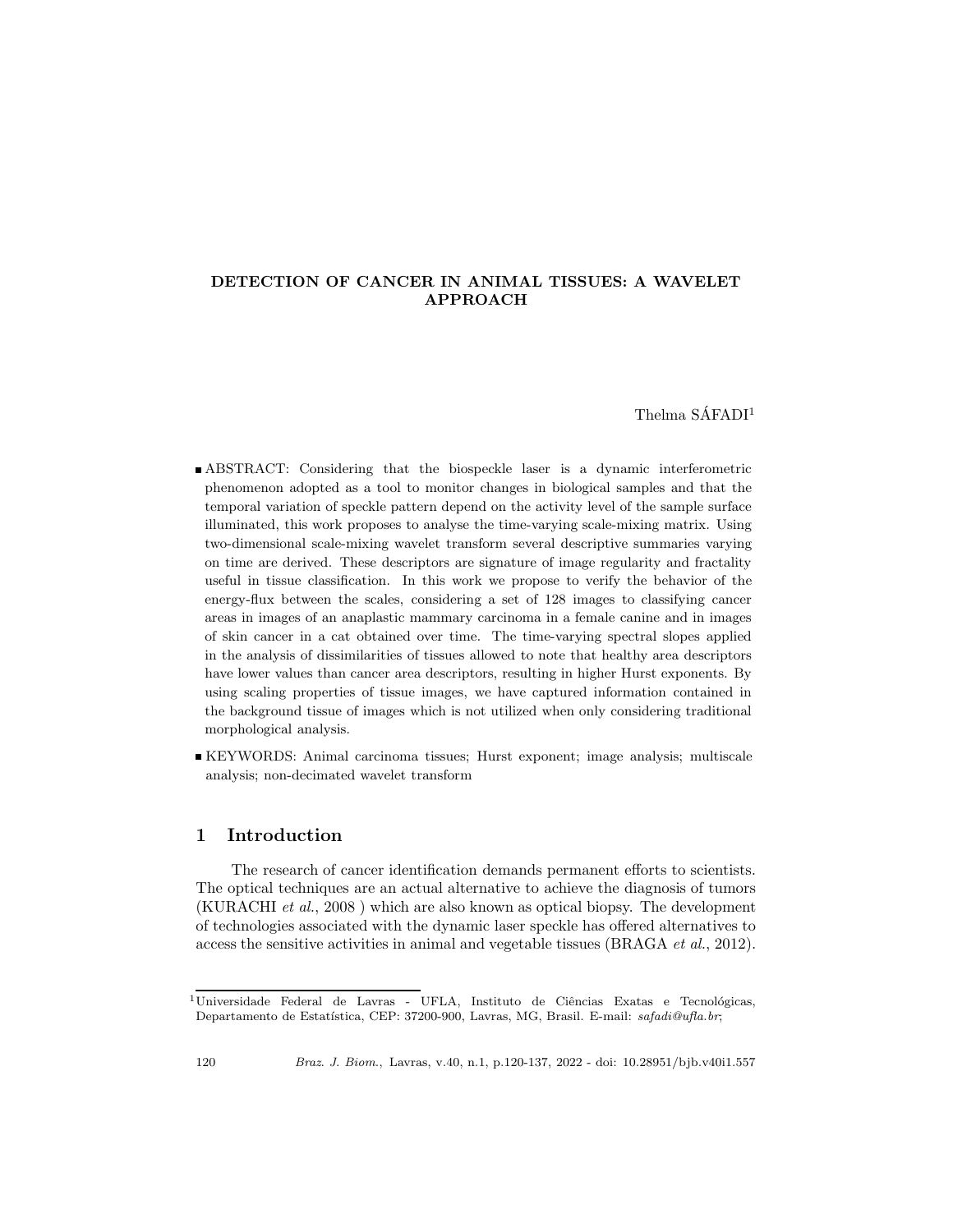For locally isotropic medical images, the Hurst exponent is known to be useful for diagnostic purposes (BURDETT *et al.*, 1993; RICHARDSON, 1995; NICOLIS *et al.*, 2011; JEON *et al.*, 2014).

The biospeckle laser is a dynamic interferometric phenomenon, which has been adopted as a sensitive tool to monitor changes in biological samples, and thus it has been applied in many areas, from medicine to agriculture, since the fact that it is a non-destructive technique is relevant in biological applications(BRAGA *et al.*, 2008).

The multitude of applications is associated to a range of methods to illuminate, to assemble the images and to provide their analysis.

The static appearance of a speckle pattern is expressed by an image with clear and dark grains distributed over all the illuminated material. Since it is a dynamic phenomenon, the speckle pattern expresses the boiling effect with the grains changing their shape and level of lightness related to the level of movement of the scatterers of the coherent light. The scatterers in an inert material, for example, do not change, so much so, the boiling effect isn't observed and its intensity is linked to the level of activity. This measurement technique is identified as an alternative to that of a conventional mechanical stylus (DAINTY *et al.*, 1975.)

Several speckle pattern analysis methods have been investigated in literature to facilitate different application tasks including the speckle contrast (GEORGE, 1975), autocorrelation function (CHENG, 2004), etc. In addition to speckle pattern analysis, the temporal variations of speckle patterns are found to depend strongly on the activity level of the sample surface illuminated.

The irregular behavior of complex structures is difficult or impossible to quantify by standard modeling techniques; but when observations are inspected at different scales, there is in fact a regular relationship between the behavior among the scales. This phenomenon has been demonstrated in many medical images (JEON *et al.*, 2014), leading to its diagnostic use as a tool capable of quantifying statistical similarity of data patterns at various scales (NICOLIS *et al.*, 2011).

Wavelets are a mathematical tool for extracting information from different types of data. The Fourier analysis is suitable for stationary signals while the wavelet analysis is robust to non-stationary signals, because its transform has a local aspect. One key difference, however, is that the wavelet transform is localized in both frequency and time, while the standard Fourier transform is only localized in frequency. In other words, the Fourier transform tells us what frequencies are present in a signal, and the wavelet transform tells us what frequencies are present and at which locations. Wavelets are used for a variety of purposes, including the compression, denoising, and filtering of signals as well as measuring the degree of regularity of a signal. Often, discussions of wavelets focus on the study of one-dimensional signals, but wavelet techniques may also be applied to the study of multi-dimensional objects (NICOLIS *et al.*, 2011; TONER, 2019). Statistical aspects of wavelets are discussed in Vidakovic (1999) and Morettin (2014).

Wavelet transforms lead to coefficients (numerical values) representing the nature of a given signal at different locations/resolutions. These coefficients may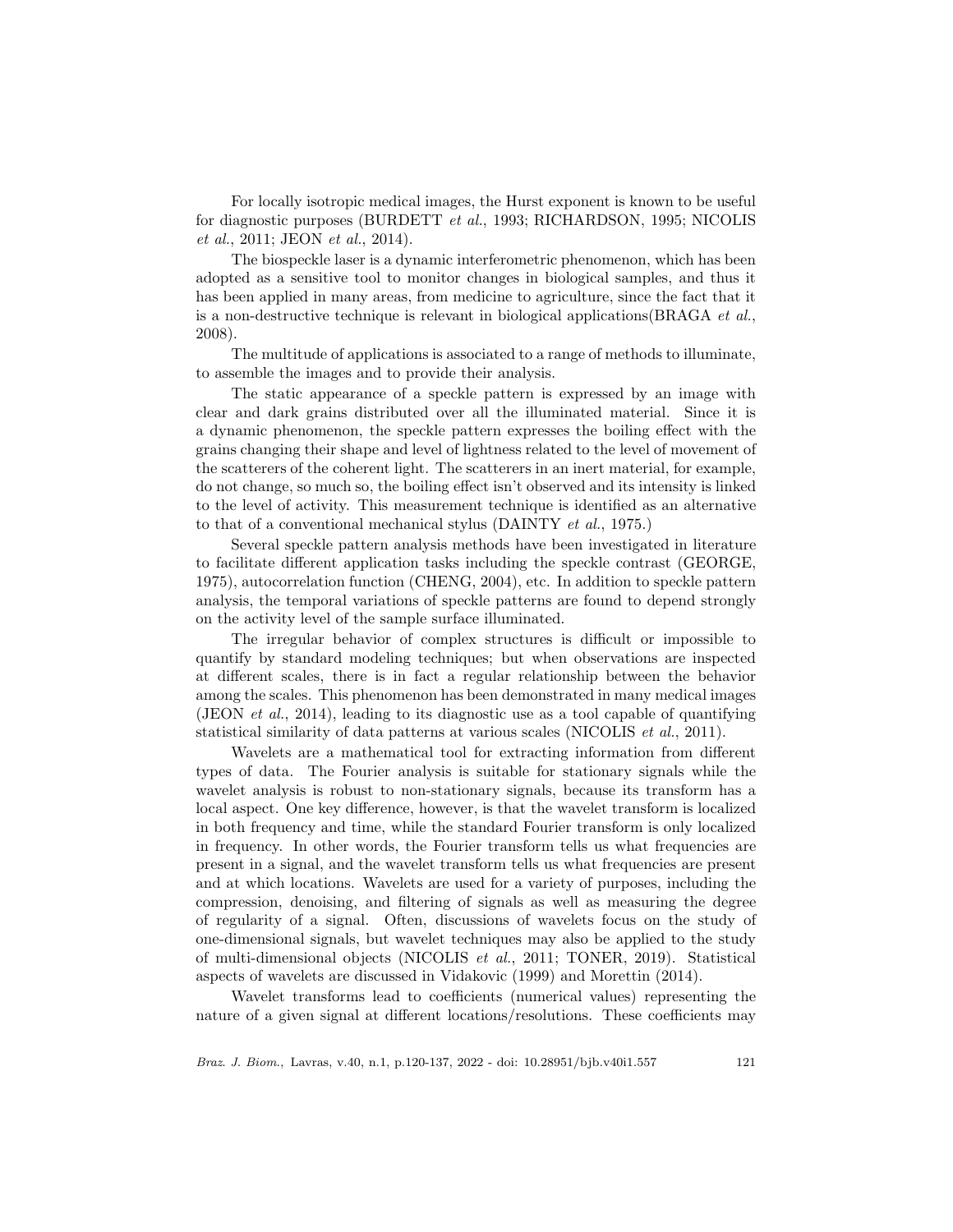be used to form the *wavelet-based spectra* of the signal, showing the relationship between the resolution of the signal and the averaged magnitudes of the coefficients. By assessing the wavelet-based spectra, we may better understand the mathematical characteristics of the overall signal. If the *energies* (an engineering term for squared coefficients in the wavelet decomposition) decay regularly, this signifies scaling in the data, meaning all resolutions contribute to the overall observed phenomenon. In this case, a measure of regularity can be calculated as the rate of energy decay. More precisely, if the logarithms of average energies in different scales decay linearly with the scale index, then the slope of this decay is describing the regularity of the original signal/object. Thus the spectral slope of the wavelet-based spectra can precisely measure the degree of a signal's regularity. For details about wavelet-based spectra and their application to assessing regularity of signals/images we direct the reader to Jeon *et al.* (2014), Nicolis *et al.* (2011) and Sáfadi *et al.* (2016).

Traditional 2-D wavelet transforms lead to three directional spectra: horizontal, vertical, and diagonal. These spectra are defined by directional hierarchies of detail coefficient. Marques and Safadi (2020) develop new applications for image analysis based on the non-decimated discrete wavelet transform. The behavior of (directional) Hurst exponents were verified, over time, using the nondecimated wavelet transform in 128 interferometric images of a canine anaplastic mammary carcinoma, obtained in regular time intervals by means of the dynamic biospeckle method. They concluded that the temporal analysis of the Hurst exponents is an alternative tool to distinguish between images of the healthy tissue and the carcinogenic one.

An ensemble of wavelet based-spectral tools for analysis of 2-D images was proposed on Ramirez-Cobo *et al.* (2011) where generalized the notion of 2-D spectra by generalizing the form of the 2-D wavelet transform and showed that the new spectra was capable of interfacing different scales when assessing the energy distribution of the image. Scale-mixing wavelet spectrum is applied to the analysis of time sequences of two-dimensional spatial rainfall radar images characterized by either convective or frontal systems. The scale-mixing (or covariance) matrix captures the "energy flux" between the scales.

Jeon *et al.* (2014) generalized the scale-mixing wavelet spectra to the complex wavelet domain. In this domain, they estimated Hurst parameter and image phase and used them as discriminatory descriptors to classify mammographic images to benign and malignant. Namazi and Kiminezhadmalaie (2015) evaluated the Hurst exponent for 50 healthy and 50 lung cancer patients, the analysis found that DNA walks have smaller values of the Hurst exponent compared to normal DNA. They concluded that DNA damage is less predictable and more complex compared to normal DNA.

In this paper, we propose to find dissimilarities between cancer images and healthy images by analyzing the flow of energy between scales and over time. The methodology is based on a modification of a 2-D discrete scale-mixing wavelet transform proposed by Ramirez-Cobo *et al.* (2011) to classifying cancer areas in images of an anaplastic mammary carcinoma in a female canine and in images of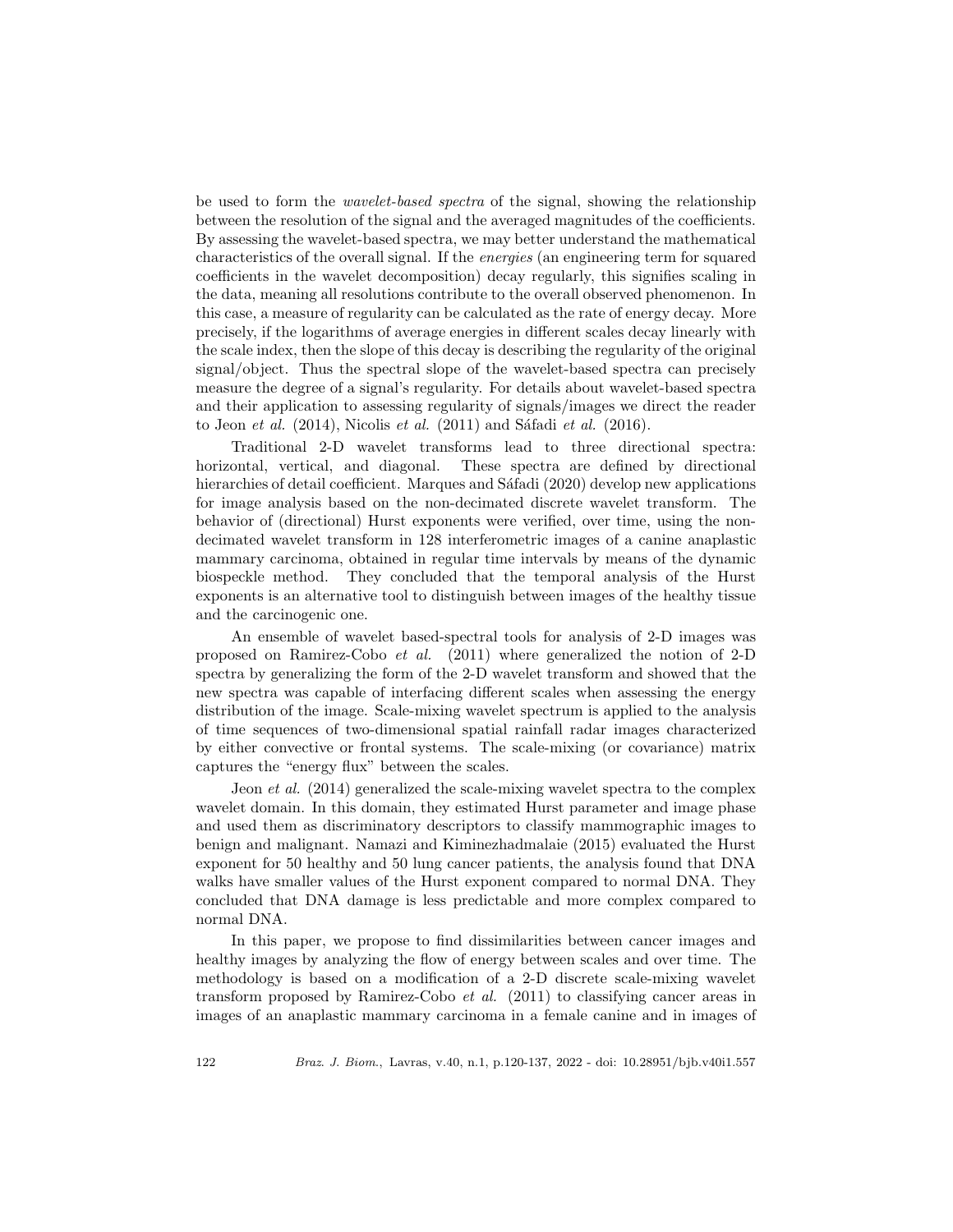skin cancer in a cat. We considered a set of 128 interferometric images of cancer tissues (breast and skin), obtained in regular time intervals in a rate of 0.08 s. Braga et al. (2012) showed that with these 128 images it is possible to separate different tissues in the same material through the frequency signature, and through the association of graphic and numerical results of the biospeckle laser images. The empirical spectral slopes densities and the Hurst exponent are used in the analysis of dissimilarities in tissues of distinct areas.

The rest of the article is organized as follows. In Section 2, concepts from 2-D scale-mixing non-decimated wavelet spectra are reviewed. In Section 3, the data and the methodology are described. In section 4 are presented the results. The conclusions are presented in Section 5.

## 2 Background

We describe briefly the non-decimated wavelet transform (NDWT), and provide motivation for the choice of this redundant transform over usual orthogonal discrete wavelet transform.

Any square-integrable  $L^2(\mathbf{R})$  function  $f(x)$  can be represented in the wavelet domain as

$$
f(x) = \sum_{k} c_{J_0,k} \phi_{J_0,k}(x) + \sum_{j \ge J_0}^{\infty} \sum_{k} d_{j,k} \psi_{j,k}(x),
$$

where  $c_{J_0,k}$  indicates coarse coefficients,  $d_{j,k}$  detail coefficients,  $\phi_{J_0,k}(x)$  scaling functions, and  $\psi_{jk}(x)$  wavelet functions. We use different decomposing atom functions, as scaling and wavelet functions, depending on a version of wavelet transform. For standard discrete wavelet transform (DWT), the atoms are

$$
\phi_{J_0,k}(x) = 2^{J_0/2} \phi(2^{J_0}x - k)
$$

$$
\psi_{jk}(x) = 2^{j/2} \psi(2^j x - k),
$$

where  $x \in \mathbf{R}$ , j is a resolution level,  $J_0$  is the coarsest resolution level, and k is the location of an atom.

For NDWT, atoms are

$$
\begin{array}{rcl}\n\phi_{J_0,k}(x) & = & 2^{J_0/2} \phi(2^{J_0}(x-k)) \\
\psi_{jk}(x) & = & 2^{j/2} \psi(2^j(x-k)).\n\end{array}
$$

Notice that atoms in NDWT have a constant location shift  $k$  at all levels, which yields the maximal sampling rate at each level. Two types of coefficients,  $c_{J_0,k}$  and  $d_{i,k}$ , capture coarse and detail fluctuations of an input signal, respectively. These are obtained as

$$
c_{J_0,k} = \langle f(x), \phi_{J_0,k} \rangle
$$
  

$$
d_{jk} = \langle f(x), \psi_{jk} \rangle.
$$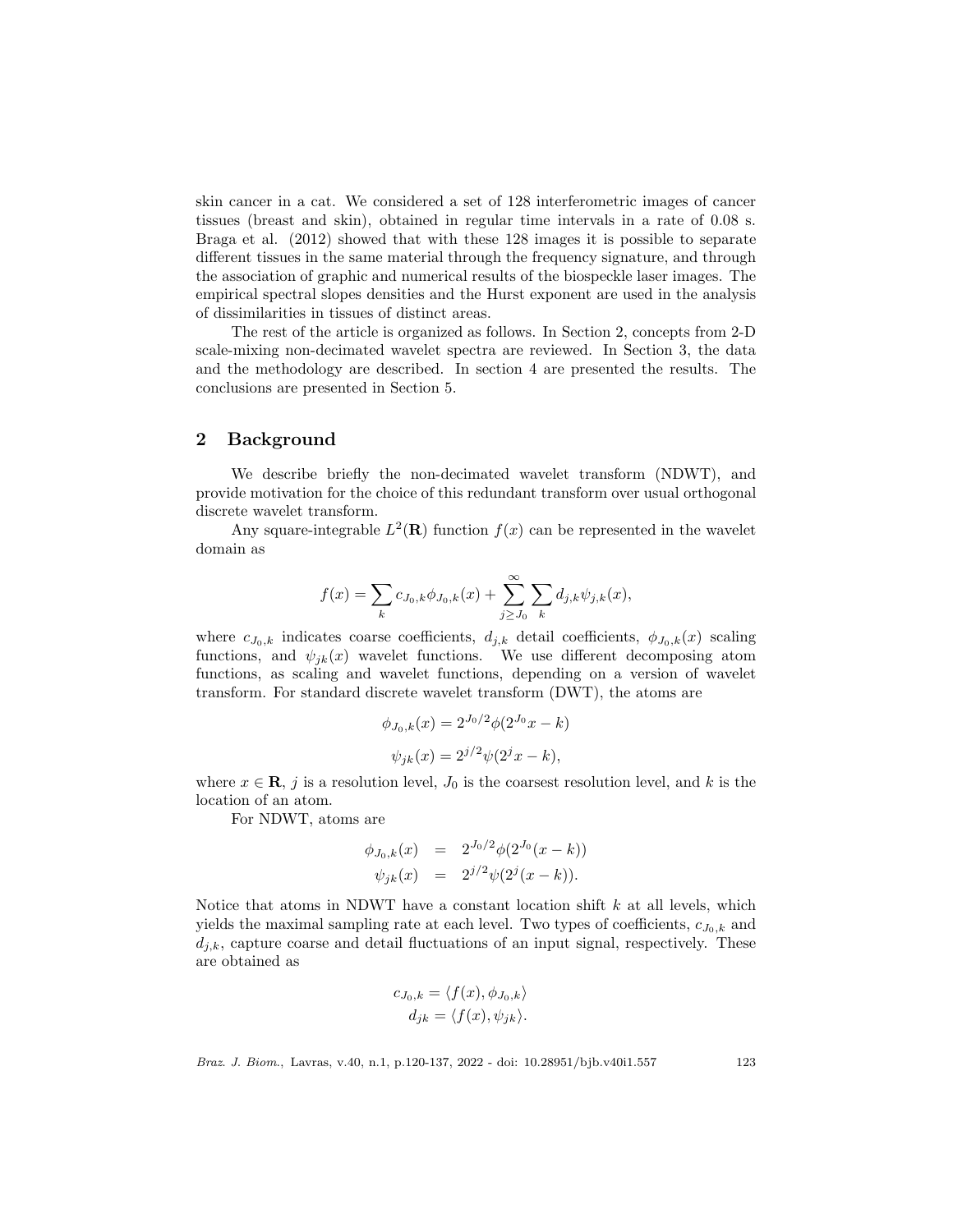In a p-depth decomposition of an input signal of size m, a NDWT yields  $m \times (p+1)$ wavelet coefficients, while DWT yields  $m$  wavelet coefficients independent of  $p$ . The redundant transform NDWT decreases the variance of the scaling estimators. In wavelet analysis of signals/images the redundancy of non-decimated wavelet decompositions is often favored to minimality of standard orthogonal wavelet transforms because of their stationarity, smaller variance, and ease of use for signals of arbitrary size.

Expanding on the 1-D definitions, we overview a 2-D NDWT of  $f(x,y)$ , where  $(x, y) \in \mathbb{R}^2$ . Several versions of 2-D NDWT exist but we focus on the scale-mixing version. For the standard 2-D NDWT, the wavelet atoms are

$$
\phi_{J_0; \mathbf{k}}(x, y) = 2^{J_0} \phi(2^{J_0}(x - k_1)) \phi(2^{J_0}(y - k_2)),
$$
  
\n
$$
\psi_{j; \mathbf{k}}^{(h)}(x, y) = 2^j \phi(2^j(x - k_1)) \psi(2^j(y - k_2)),
$$
  
\n
$$
\psi_{j; \mathbf{k}}^{(v)}(x, y) = 2^j \psi(2^j(x - k_1)) \phi(2^j(y - k_2)),
$$
  
\n
$$
\psi_{j; \mathbf{k}}^{(d)}(x, y) = 2^j \psi(2^j(x - k_1)) \psi(2^j(y - k_2)),
$$
\n(1)

where  $\mathbf{k} = (k_1, k_2)$  is the location pair, and  $j = J_0, ..., J - 1$  is the scale. The depth of the transformation is  $p = J - 1 - J_0$ . The wavelet coefficients of  $f(x, y)$  are calculated as

$$
c_{J_0;k_1,k_2} = 2^{J_0} \int \int f(x,y) \phi_{J_0;k_1,k_2}(x,y) dx dy,
$$
  

$$
d_{j;k_1,k_2}^{(i)} = 2^j \int \int f(x,y) \psi_{j;k_1,k_2}^{(i)}(x,y) dx dy,
$$

where  $J_0$  is the coarsest decomposition level, and  $i \in \{h, v, d\}$  indicates the "orientation" of details coefficients as horizontal, vertical and diagonal (VIDAKOVIC, 1999) .

As in the univariate case, any function  $f \in L^2(\mathbf{R}^2)$  can be represented as

$$
f(x,y) = \sum_{\mathbf{k}} c_{j_0 \mathbf{k}} \phi_{j_0 \mathbf{k}}(x,y) + \sum_{j \ge j_0} \sum_{\mathbf{k}} \sum_i d^i_{j \mathbf{k}} \psi^i_{j \mathbf{k}}(x,y),
$$

where  $i \in \{h, v, d\}, \mathbf{k} = (k_1, k_2) \in \mathbf{Z}^2$  and

$$
\phi_{j\mathbf{k}}(x, y) = 2^j \phi(2^j x - k_1, 2^j y - k_2), \n\psi_{j\mathbf{k}}^i(x, y) = 2^j \psi^i(2^j x - k_1, 2^j y - k_2).
$$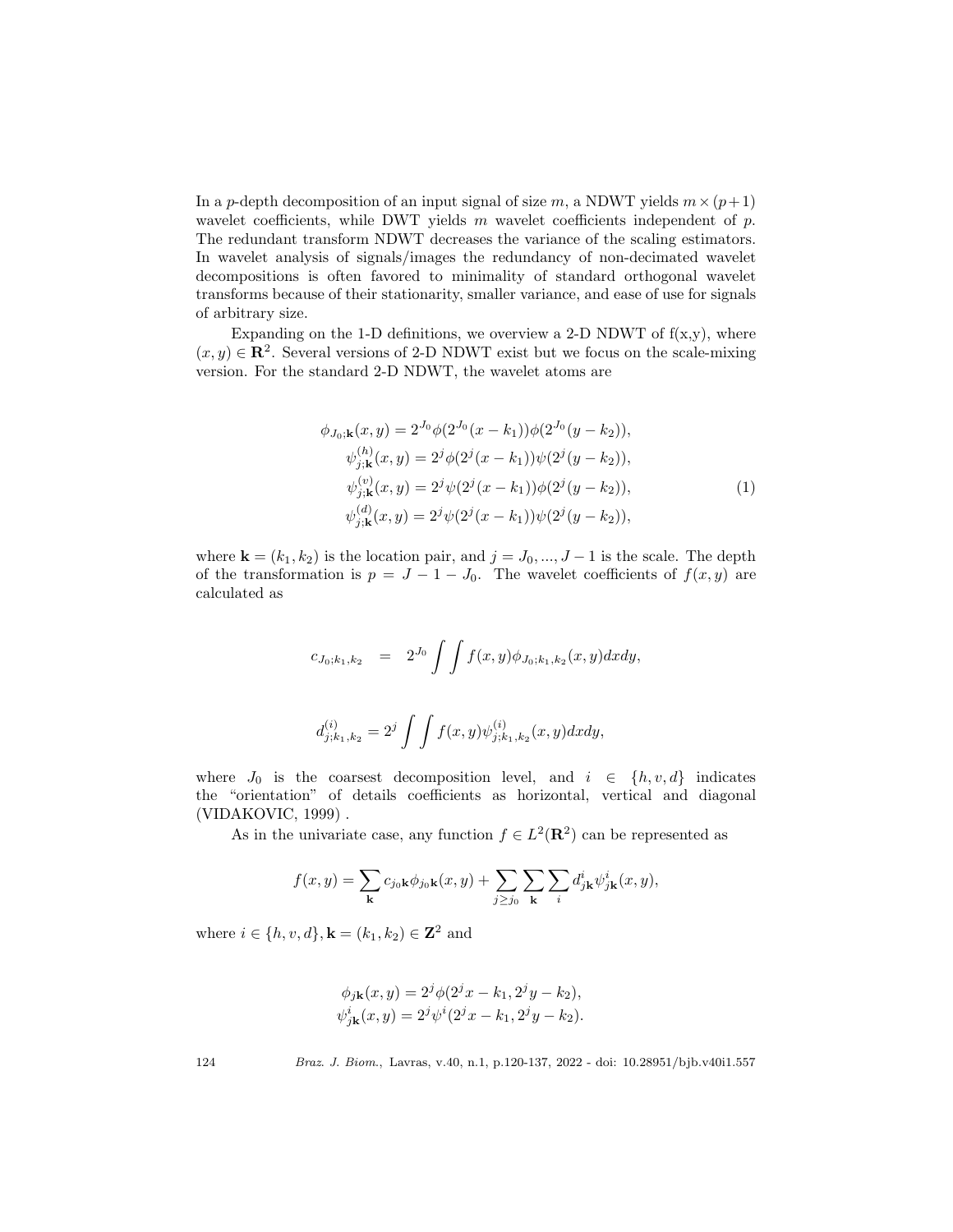For the scale-mixing 2-D NDWT, the wavelet atoms are

$$
\phi_{J_{0_1}, J_{0_2}; \mathbf{k}}(x, y) = 2^{(J_{0_1} + J_{0_2})/2} \phi(2^{J_{0_1}}(x - k_1)) \phi(2^{J_{0_2}}(y - k_2)),
$$
  
\n
$$
\psi_{J_{0_1}, j_2; \mathbf{k}}(x, y) = 2^{(J_{0_1} + j_2)/2} \phi(2^{J_{0_1}}(x - k_1)) \psi(2^{j_2}(y - k_2)),
$$
  
\n
$$
\psi_{j_1, J_{0_2}; \mathbf{k}}(x, y) = 2^{(j_1 + J_{0_2})/2} \psi(2^{j_1}(x - k_1)) \phi(2^{J_{0_2}}(y - k_2)),
$$
  
\n
$$
\psi_{j_1, j_2; \mathbf{k}}(x, y) = 2^{(j_1 + j_2)/2} \psi(2^{j_1}(x - k_1)) \psi(2^{j_2}(y - k_2)),
$$
\n(2)

where  $J_{0_1}$  and  $J_{0_2}$  are coarsest levels,  $j_1 \geq J_{0_1}; j_2 \geq J_{0_2}$ , and  $\mathbf{k} = (k_1, k_2)$ . As a result, we obtain wavelet coefficients for  $f(x, y)$  from the scale-mixing NDWT as

$$
c_{J_{0_1}, J_{0_2}; \mathbf{k}} = \int \int f(x, y) \phi_{J_{0_1}, J_{0_2}; \mathbf{k}}(x, y) dx dy,
$$
  
\n
$$
h_{J_{0_1}, j_2; \mathbf{k}} = \int \int f(x, y) \psi_{J_{0_1}, j_2; \mathbf{k}}(x, y) dx dy,
$$
  
\n
$$
v_{j_1, J_{0_2}; \mathbf{k}} = \int \int f(x, y) \psi_{j_1, J_{0_2}; \mathbf{k}}(x, y) dx dy,
$$
  
\n
$$
d_{j_1, j_2; \mathbf{k}} = \int \int f(x, y) \psi_{j_1, j_2; \mathbf{k}}(x, y) dx dy.
$$
\n(3)

The coefficients (Equation (3)) will be denoted as  $c, h, v$ , and d-type coefficients. Notice that in the standard NDWT, we use common  $j$  to denote a scale, while in the scale-mixing NDWT, we use the pair  $(j_1, j_2)$ , which indicates that two scales are mixed. The d-coefficients correspond to decomposing atoms consisting of two wavelet functions, while the atoms of c, v or h-type coefficients contain at least one scaling function ( see Figure 1a). When an image possess a certain degree of smoothness, the coefficients corresponding to diagonal decomposition atoms (d-type coefficients) tend to be smaller in magnitude compared to the c, v or h-type coefficients. Figure 1a illustrates the tessellation of the scale-mixing 2-D NDWT (KANG, 2016) .

In practice, we operate with vectors and images as sampled versions of 1D and 2D functions. In this discrete case, the wavelet transforms (orthogonal and nondecimated) due to their linearity can be represented in form of matrix multiplication. Such wavelet-matrices can be constructed prior to implementation, which facilitates computational efficiency in repeated use.

A 2-D signal **A** of size  $[m \times n]$  for  $p_1$  and  $p_2$  level decomposition along rows and columns, respectively, is obtained by NDWT matrix multiplication from the left and its transpose from the right. The transform results in a 2-D signal B of size  $(p_1 + 1)m \times (p_2 + 1)n$ ,

$$
\mathbf{B} = W_m^{(p_1)} \times \mathbf{A}_{[m \times n]} \times (W_n^{(p_2)})'.
$$
 (4)

Here  $p_1, p_2, m$  and n can take any integer value, and  $W_m^{(p_1)}$  and  $W_n^{(p_2)}$  could be constructed using possibly different wavelet filters (KANG, 2016) .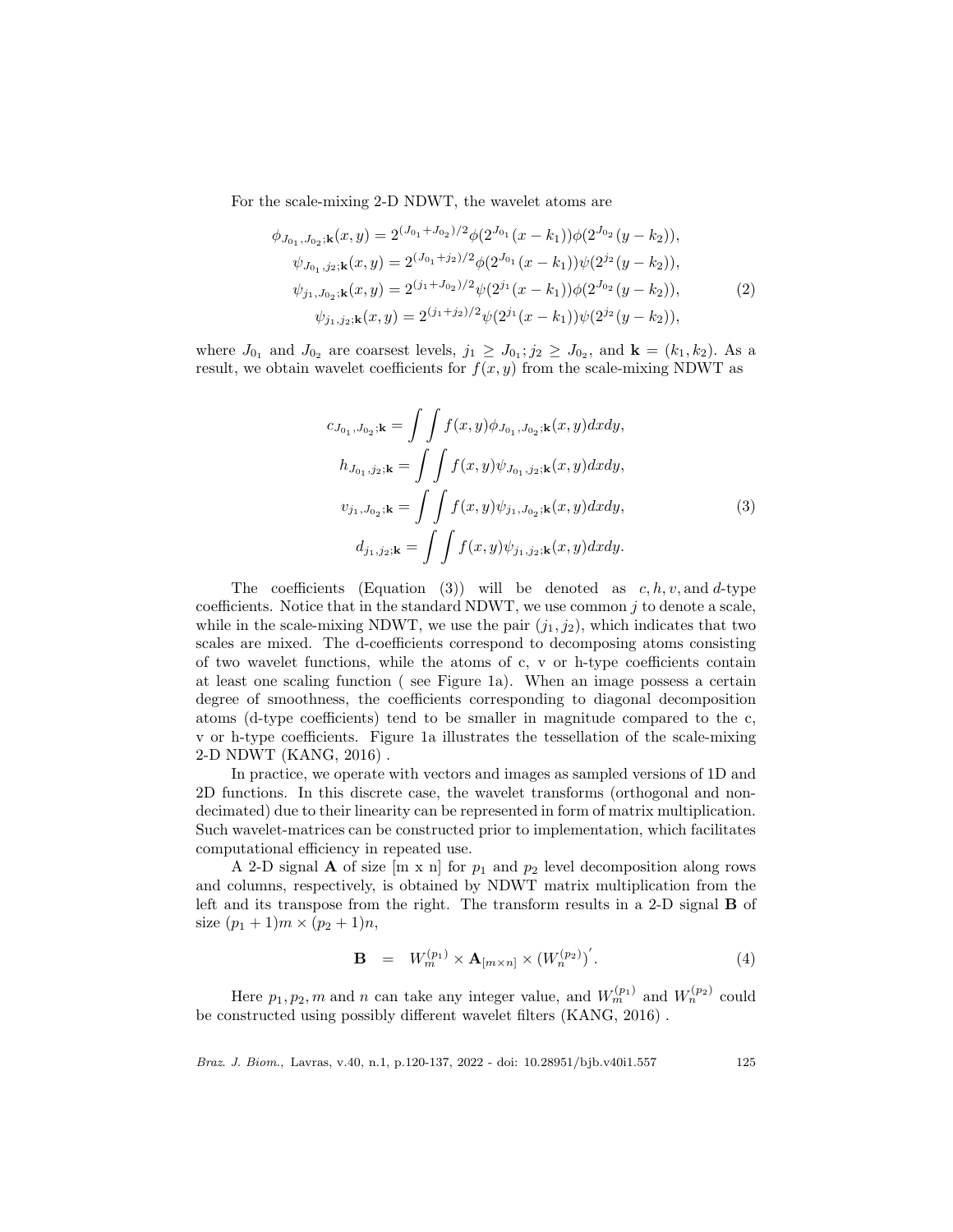

Figure 1 - (a) Locations of four types of wavelet coefficients in the tessellation of 3-level decomposition with the scale-mixing 2-D NDWT (b)Descriptors  $s_1$  and  $s_2$  are traditional spectral slopes, while  $s_3$  and  $s_4$  are connected with scale-mixing slopes.

several spectral indices, describing innate regularity of image background, are Matrix B will be called the scale-mixing (or covariance) wavelet transform of matrix A, and will be the basis for defining the scale-mixing spectra. The motivation for the name scale-mixing is that the atoms mix the scale indices thus capturing the "energy flux" between the scales. From the transformed images derived. The descriptors involve spectral slopes which are directly connected with degree of image regularity.

The standard measure of regular scaling is the Hurst exponent. This measure can also be connected to the presence of long memory and fractality in signals and images and is viewed as an informative summary. Wavelet transforms are powerful tool in estimating the Hurst exponent and modeling statistical similarity at different scales.

For defining a wavelet spectrum, and subsequently for estimating Hurst exponent  $H$ , only detail wavelet coefficients are used. Empirically, we look at the levelwise average of squared detail coefficients (energies),

$$
\overline{d_j^2} = \frac{1}{n_j} \sum_{i=1}^{n_j} d_{j,k}^2,
$$

where  $n_j$  is the number of wavelet coefficients at level j. The relationship between average energy  $d_j^2$  and H is

$$
\log_2 \overline{d_j^2} \stackrel{d}{\approx} -(2H+1)j + \text{Const.}
$$

The spectral slope  $-(2H+1)$  is a function of Hurst exponent and is a signature of irregularity of a signal. For D-dimensional signals, the spectral slope becomes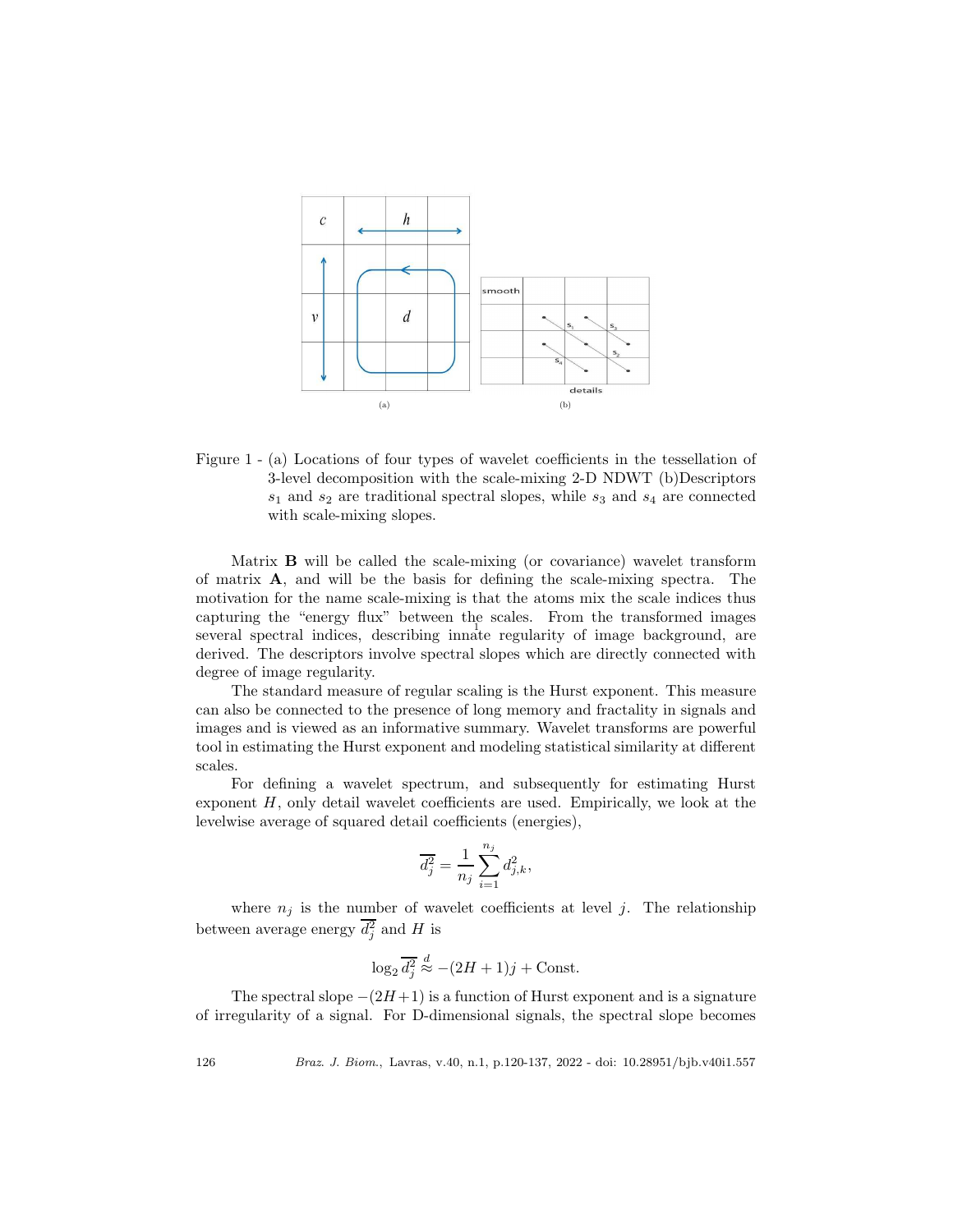$-(2H + D)$ . Operationally, the spectral slopes are found by regressing  $\log_2 d_j^2$  on the level  $i$ .

By inspecting the tessellation in Figure 1b, several details spaces can be identified. Analogous to the one-dimensional case, the scale-mixing spectra are defined in terms of the scale-mixing coefficients (Equation (3)) as

$$
S(j) = log_2 \mathbf{E}(d_{j,j+s,k}^2),\tag{5}
$$

where  $j \in \mathbb{Z}$  and  $s \in \mathbb{Z}$  is fixed.

The empirical counterpart of Equation (5) is

$$
\hat{S}(j) = log_2(\overline{d_{j,j+s,\mathbf{k}}^2}),\tag{6}
$$

for  $j \in \mathbf{Z}$ .

In Equation (6),  $(d_{j,j+s,k}^2)$  denotes the average of squared detail coefficients Equation (3) at level  $(j, j + s)$ .

As in Veitch and Abry (1999) and Nicolis *et al.* (2011), it is assumed here that the coefficients within and across the scales are uncorrelated. This assumption is reasonable; Flandrin(1992) showed that when the number of vanishing moments of the scaling function is large, the correlation between the coefficients within a scale decays exponentially fast, while the coefficients from different scales are almost uncorrelated (RAMIREZ-COBO *et al.*, 2011) .

It can be seen that

$$
\mathbf{E}(d_{j,j+s,k}^2) = 2^{-j(2H+2)} V_{\psi,s}(H); \tag{7}
$$

where  $V_{\psi,s}(H)$  is a constant depending on  $\psi$ , H and s, but not on the scale j. By taking logarithms in Equation (7),

$$
log_2 \mathbf{E}(d_{j,j+s,k}^2) = -(2H+2)j + log_2 V_{\psi,s}(H)
$$
\n(8)

for  $j \in \mathbb{Z}$ , and thus the Hurst exponent can be estimated from the slope of the linear Equation (8).

Finally, the empirical counterpart of (Equation (8)) is a regression defined on

$$
(j, log_2(\overline{d_{j,j+s,k}^2})), j, s \in \mathbf{Z}.
$$
\n
$$
(9)
$$

The slope is indeed the tangent of angle of a regression where log-average energies are regressed against the dyadic index of multiresolution subspaces.

Notice that the case  $s = 0$  in Equation (6) corresponds to the traditional diagonal 2-D spectra (descriptors  $s_1$  and  $s_2$ ), while  $s = -1$  corresponds to descriptor  $s_3$  and  $s = 1$  corresponds to  $s_4$ . If the image were a monofractal (such as a fractional Brownian field) the two slopes  $(s_1, s_2)$  would be identical and would lead to a global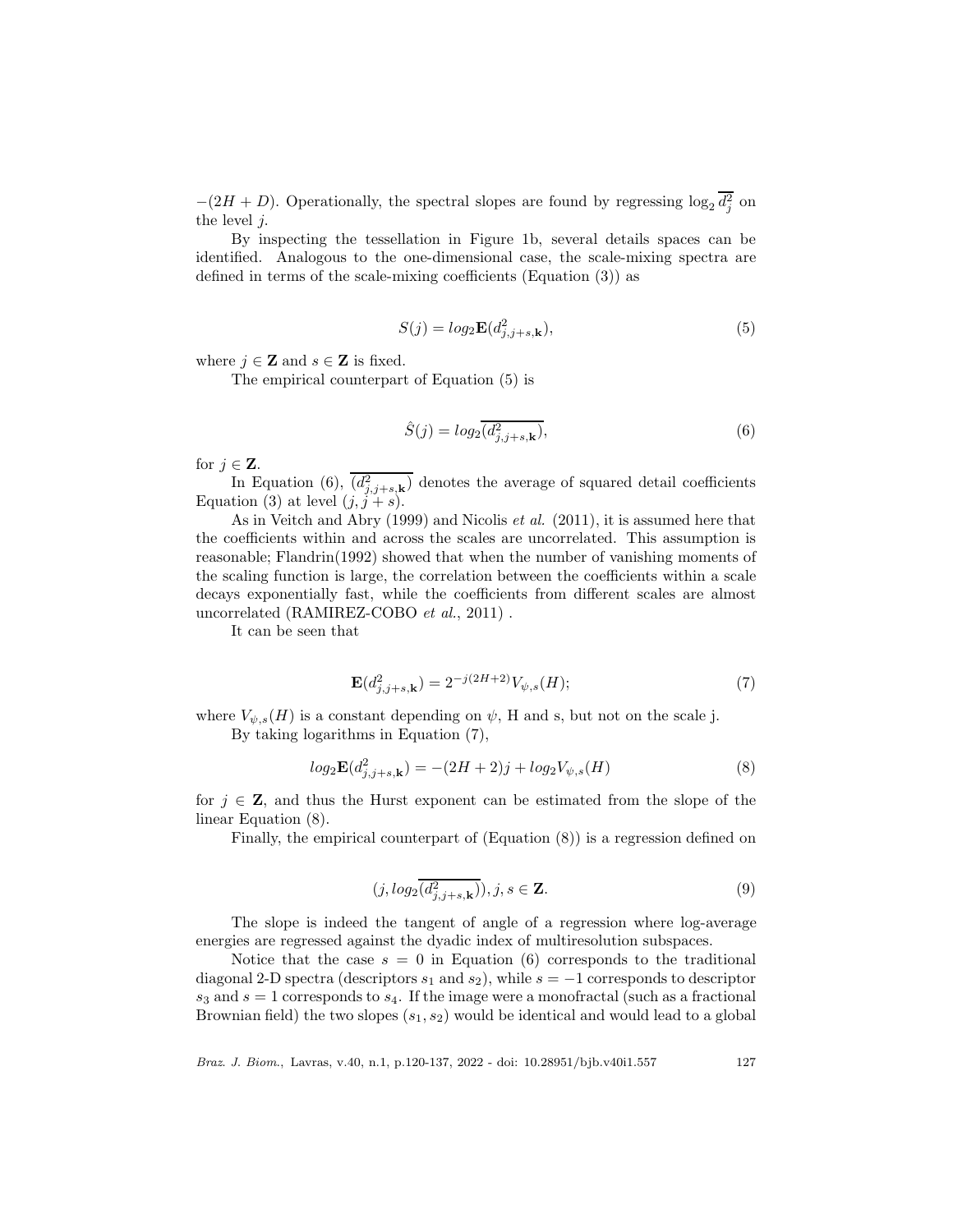irregularity index of the image, such as Hurst exponent. The difference between the slopes will measure the deviation from the monofractality.

On the other hand, the two lateral slopes  $s_3$  and  $s_4$  measure directional violation of isotropy. For example, the slope  $s_3$  is calculated from average energies in two multiresolution cells where horizontal and vertical resolutions differ. The average energies in corresponding cells measure the degree of horizontal or vertical anisotropy in the image.

If the image were fully isotropic, both  $s_3$  and  $s_4$  would be equal to  $s_1$  and  $s_2$ , that is, all four indices will be the same.

We draw the reader's attention to the fact that, in this work, the matrix **B** and the descriptors associated with it are indexed in time (index omitted throughout the text).

## 3 Material and Methods

The biological materials chosen to be illuminated were neoplastic tissues from surgeries in a cat (skin) and in a dog (breast) and were analyzed before the histological exams. They were maintained cooled just after the surgeries and they were not fixed in phormaldehyde which is a routine step to implement histological exams. The samples were cut in pieces creating a flat surface with the neoplastic and the normal tissues naturally linked side by side. After the illumination, the neoplastic tissue was fixed in phormaldehyde 10%, and dehydrated through increasing concentrations of ehtyl alcohol, diaphanized in xylol and included in paraffin in order to be analyzed in histological exams. The cuts of 5  $\mu$ m were pigmented using Hematoxylin-Eosin (HE) staining protocol, and the neoplastic diagnosis was conducted in accordance to histological and to pathological aspects.

Interferometric images of neoplastic tissues were obtained through an optical method using the interference pattern formed when a biological material is illuminated by a laser, called Biospeckle laser technique (BSL). A laser set of HeNe with 10mw, of 632nm, was opened and illuminated the sample directed by a mirror. The CCD camera and the computer were responsible for the assembling of the image with  $486\times640$  pixels for the animal tissues summing 128 frames for neoplastic tissues in a rate of 0.08s.

In Figure 2 it is possible to observe the images from histological sections with the basophilic neoplastic tissues. The neoplastic tissues were histologically classified as basosquamous carcinoma in the feline's skin and anaplastic mammary carcinoma in a female canine. The anaplastic mammary carcinoma, besides its distinct cell origin, presented lower differentiation if compared to the basosquamous carcinoma. In turn, the anaplastic mammary carcinoma was plenty of fibrous stroma while it was rare in the basosquamous, and in addition the anaplastic mammary carcinoma had areas of inflammatory infiltrated dominated by neutrophils (characterized by whitish areas) which was either absent in the basosquamous carcinoma. The anaplastic mammary carcinoma is observed in the Figure 2a in dark situated bellow and the normal tissues in light on the top of the image. In Figure 2b,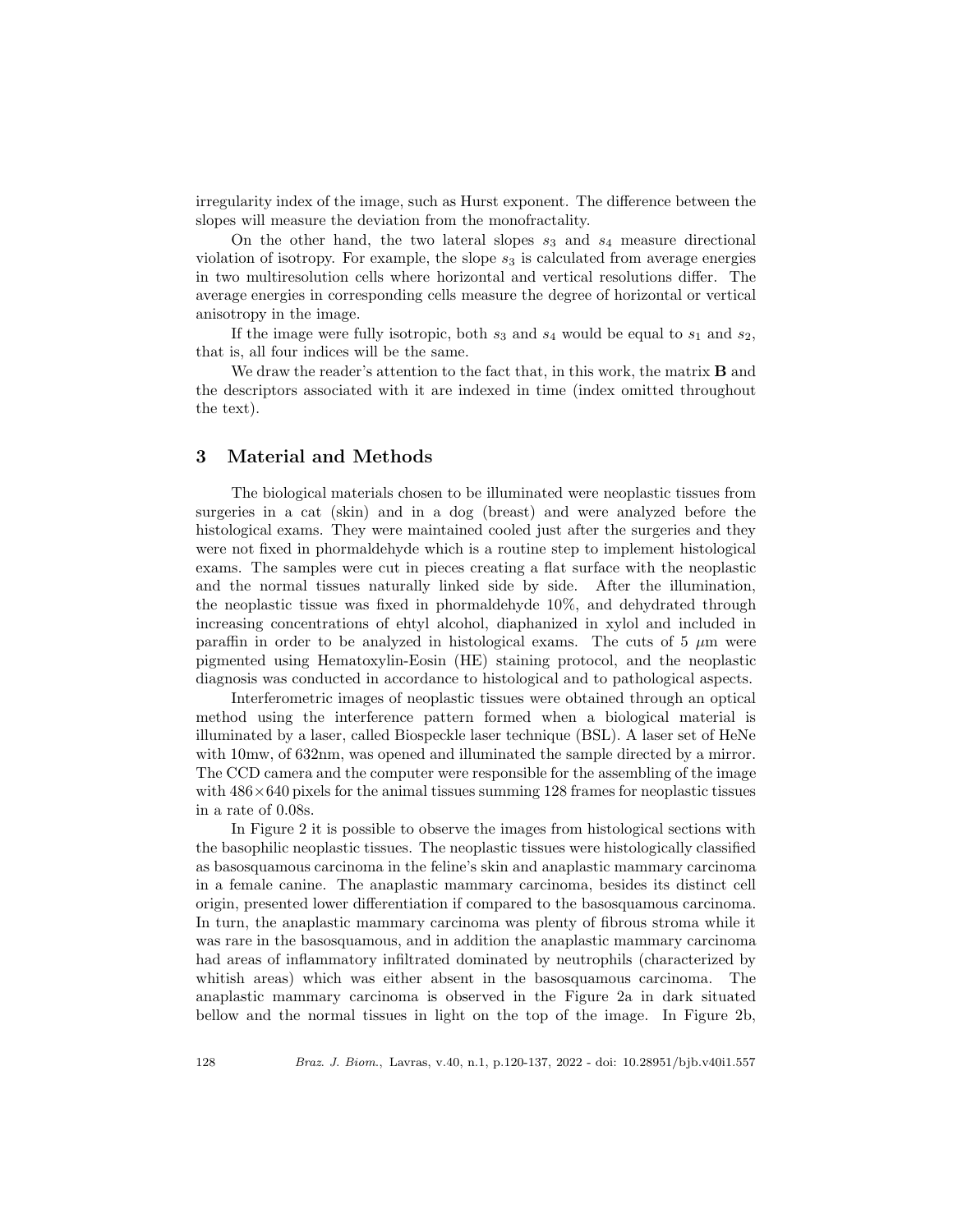the basosquamous carcinoma can be seen in dark, and a normal tissue in the right bottom of the image with light (eosinophlic), in a format of a tail. On right are the illuminated images.



Figure 2 - Histological analysis of samples with: (a) a breast cancer in dark connected to a normal tissue (on left) and an illuminated image (on right), (b) a skin cancer in dark connected to a thin normal tissues (on left) and an illuminated image (on right).

1 To implement the 2D-non-decimated wavelet transform, we consider 4 subimages  $(64 \times 64)$  in each of the 128 images, two from the cancer area and two from the healthy area. The location of healthy and cancerous tissues was based on research by Braga *et al.* (2012). The proposed methodology is evaluated through the empirical densities of spectral slopes and the Hurst exponent.

We use the Daubechies' db2 basis with 2 vanishing moments to perform the non-decimated wavelet decomposition with 3 levels of details. Selection of this wavelet was motivated by its good localization properties and the continuity of scaling and wavelet functions.

### 4 Results

In this section, we will consider time-varying subfigures of healthy and cancerous areas. For each subfigure, scale-mixing matrix wavelet and several spectral slopes are derived. The dissimilarity analysis is performed through the empirical density of the spectral slopes and the Hurst exponent.

#### 4.1 Feline tissues

Initially, we considered two sub-images from the feline image (Figure 2b), the first in the healthy area and the second in the cancer area. The empirical densities for each spectral slope are shown in Figure 3. Note that the distributions for each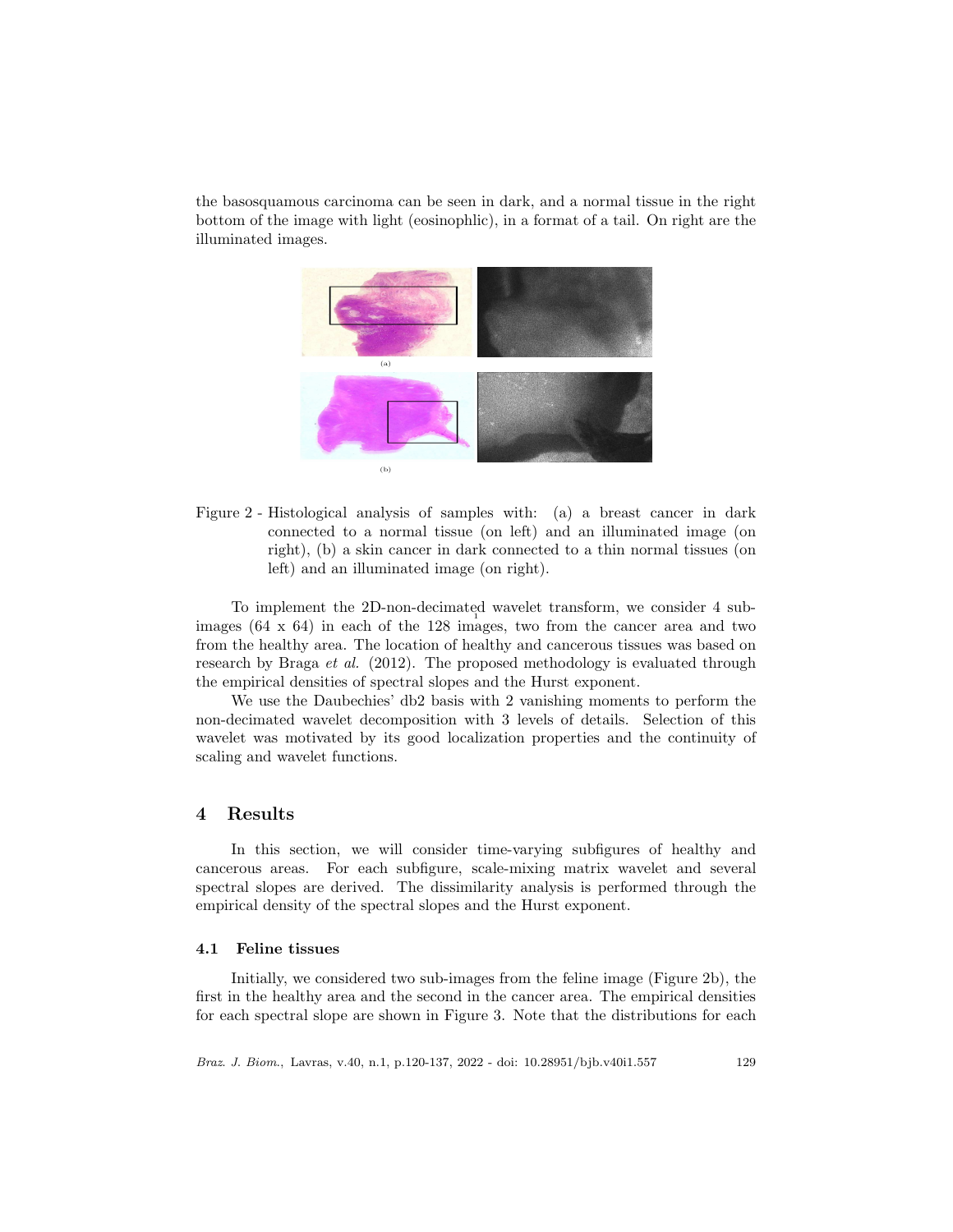descriptor are similarly in the two areas. In addition,  $s_2$  and  $s_4$  are bimodal with greater variability in healthy areas.



Figure 3 - Empirical densities of spectral slopes : (a) cancer area , (b) healthy area

The mean and the confidence interval for each descriptors are shown on Table 1, note that the values for  $s_1, s_2, s_3$  and  $s_4$  are distinct indicating anisotropy in the image. For the slopes  $s_1$  (traditional) and  $s_3$  (mixture of scales) whose distributions are unimodal, the confidence intervals indicate different descriptors when comparing images of cancer and healthy tissues. The Hurst exponent was obtained using the mode instead of the mean on Equation (8), because we have asymmetric and bimodal distributions. Note that healthy tissues have greater Hurst exponents than cancer tissue, indicating that healthy areas are more irregular than cancer areas.

|             |                              | Cancer                 |      |                     | Healthy        |       |
|-------------|------------------------------|------------------------|------|---------------------|----------------|-------|
| Descriptors | Mean $(sd)$                  | CI                     |      | Hurst   Mean $(sd)$ | CI             | Hurst |
| $s_1$       | $-1.56(0.11)$                | $-1.74; -1.38$ $-0.07$ |      | $-2.12(0.14)$       | $-2.35 - 1.89$ | 0.25  |
| $s_2$       | $-3.09(0.39)$                | $-3.72; -2.45$ 0.80    |      | $-2.76\;0.79$       | $-4.06; -1.46$ | -0.87 |
| $s_3$       | $-3.15(0.09)$                | $-3.29; -3.00$ 0.71    |      | $-3.33(0.10)$       | $-3.49; -3.31$ | 0.77  |
| $s_4$       | $-2.47(0.27)$ $-2.91; -2.03$ |                        | 0.45 | $-2.16(0.65)$       | $-3.23 - 1.09$ | 0.51  |

Table 1 - Mean (standard deviation in parentheses), 90% Confidence Intervals (CI) and Hurst exponent for Cancer and Healthy areas in a feline

Considering, as proposed, 2 sub-images from the cancer area and 2 from the

130 Braz. J. Biom., Lavras, v.40, n.1, p.120-137, 2022 - doi: 10.28951/bjb.v40i1.557

.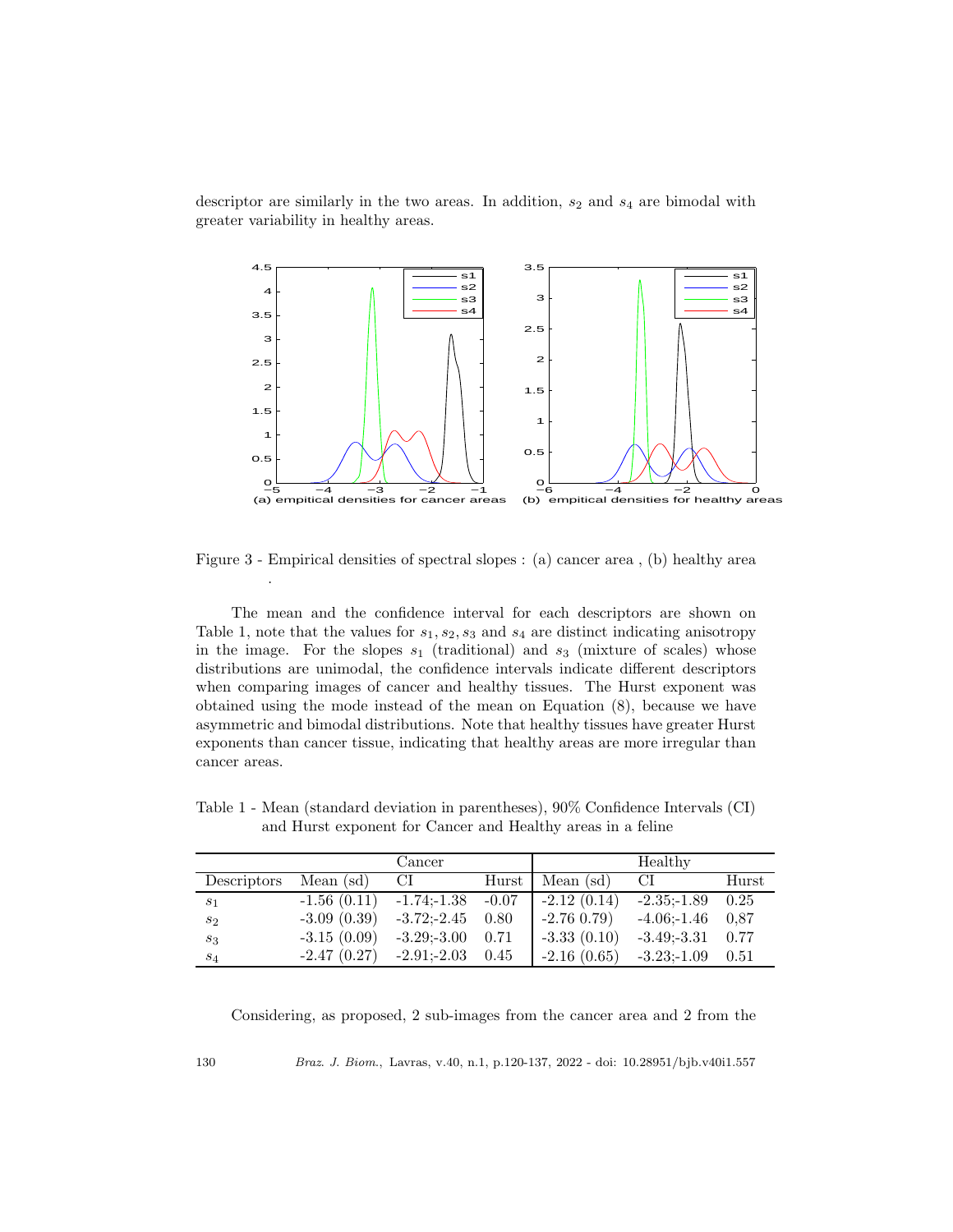healthy area of the feline skin image, it is observed (Figure 4) that the empirical densities for the descriptors of the cancer areas are closer than the densities of healthy areas. Indicating that healthy areas are more irregular than cancer areas.



Figure 4 - Empirical densities of spectral slopes for two cancer regions (in black and blue) and two healthy regions (in green and red): (a)  $s_1$ , (b)  $s_2$ , (c)  $s_3$ and (d)  $s_4$ .

## 4.2 Canine tissues

The analysis for canine tissues was divided into two parts, in the first we tried to choose regions of the healthy area as homogeneous as possible, Figure 5, and in the second we considered sub-images of whitish regions associated with infections, Figure 6.

When considering healthy areas, but with more evident infection (whitish areas), Figure 6, we observed that the empirical densities of the descriptors of these regions are closer, indicating greater regularity. Statistics of the descriptors for the region with cancer and healthy are shown in Table 2. Note that, as in Table 1,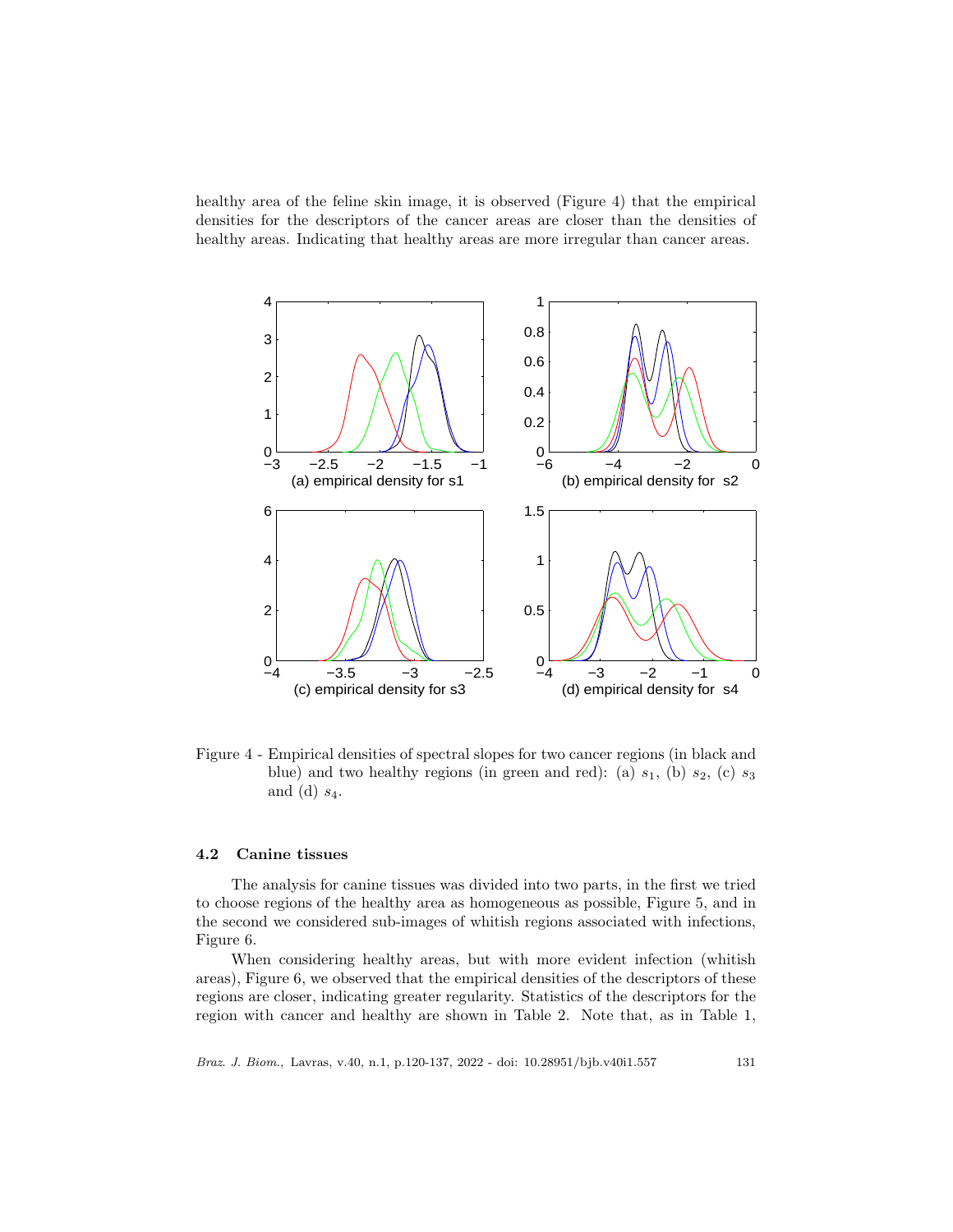

Figure 5 - Empirical Densities of Spectral Slopes for Cancer (in black and blue) and Healthy (in green and red) Areas: (a)  $s_1$ , (b)  $s_2$ , (c)  $s_3$  and (d)  $s_4$ .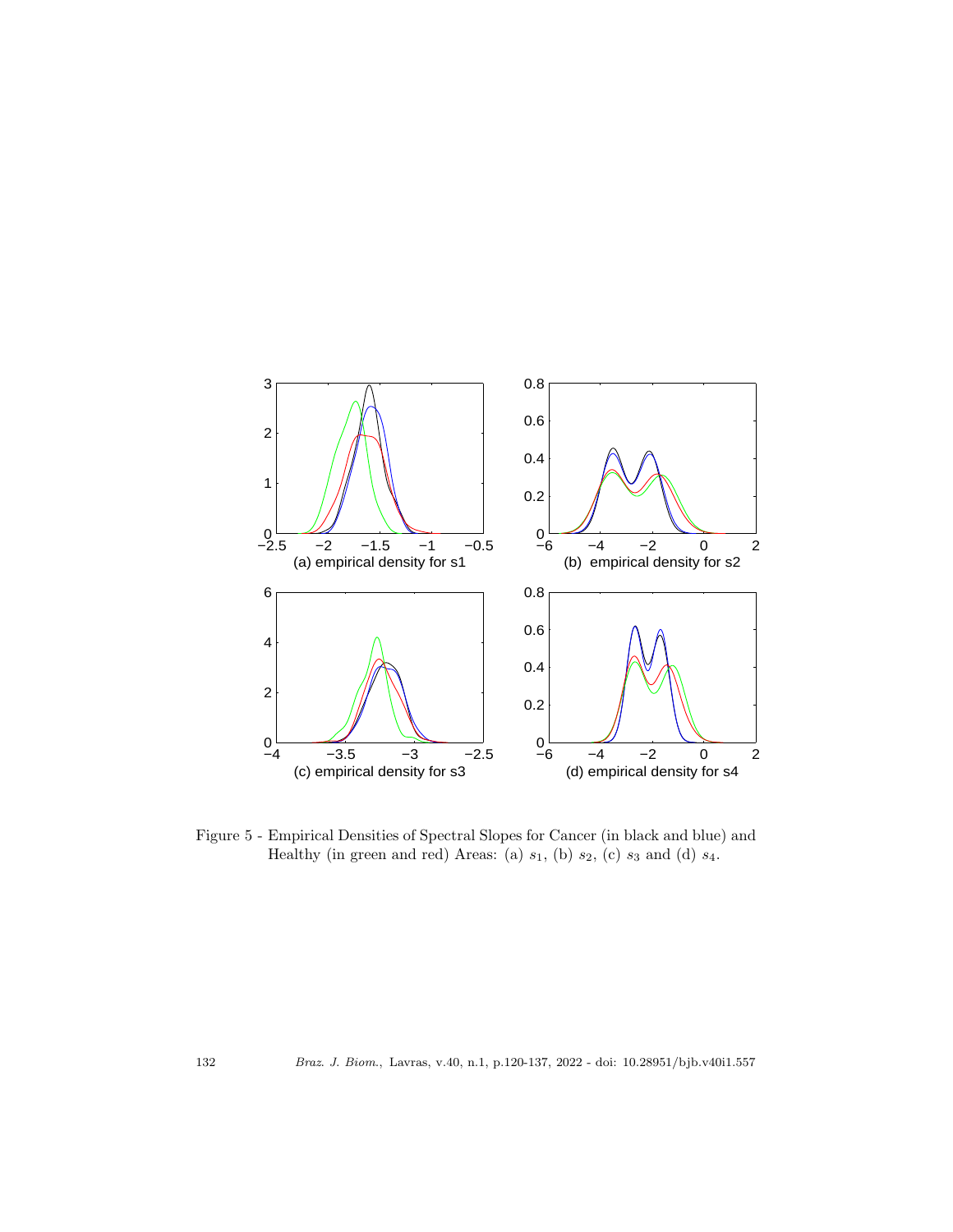

Figure 6 - Empirical Densities of Spectral Slopes for Cancer (in black and blue) and Healthy (in green and red) Areas with inflammatory areas in a mammary canine (breast): (a)  $s_1$ , (b)  $s_2$ , (c)  $s_3$  and (d)  $s_4$ .

healthy area descriptors have lower values than cancer area descriptors, resulting in higher Hurst exponents. It is interesting to note that despite being considered a healthy area because it does not contain cancer, it is an area of great infection and even so the methodology used was efficient.

In Figures 4 and 6, where we have a basosquamous carcinome and an anaplastic carcinome tissues, respectively, we see that the densities for healthy areas had lower values than the densities for cancer areas, mainly observed in  $s_1$  (diagonal) and  $s_3$ (scale-mixing) descriptors.

Note that healthy area descriptors have lower values than cancer area descriptors, resulting in higher Hurst exponents. A similar result was obtained by Marquez and Sáfadi (2020) using directional Hurst exponents.

Our results are in agreement with those found by Namazi and Kiminezhadmalaie (2015), whose results for damage DNA (lung cancer) in humans showed higher values of the Hurst exponent when compared with normal DNA.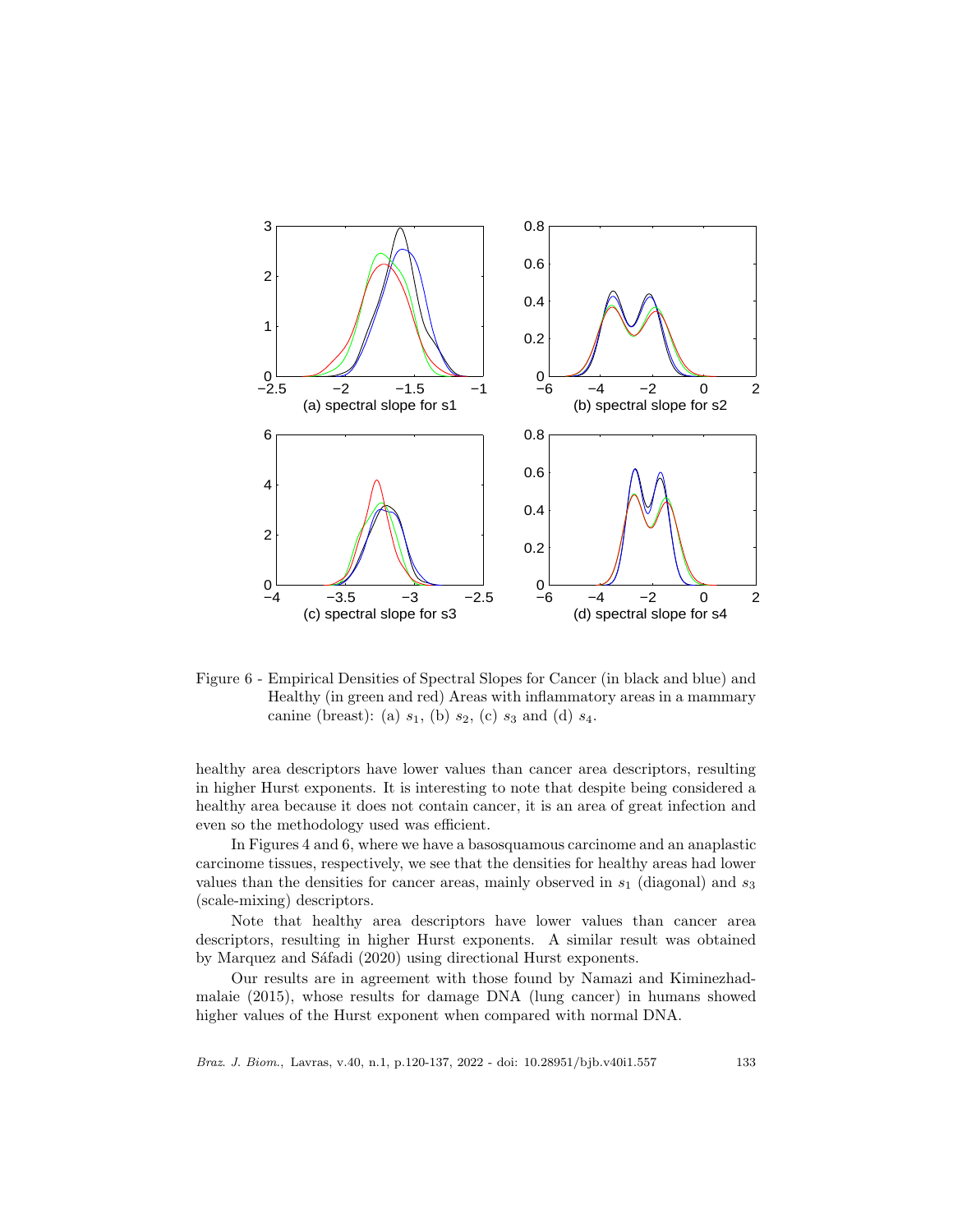| Descriptors    | Mean $(sd)$                  | Mode    | Hurst   |
|----------------|------------------------------|---------|---------|
|                | Cancer                       |         |         |
| s <sub>1</sub> | $-1.61(0.14)$                | $-1.99$ | $-0.01$ |
| $s_2$          | $-2.82(0.71)$                | $-3.69$ | 0.84    |
| $s_3$          | $-3.21(0.12)$                | $-3.51$ | 0.75    |
| $s_4$          | $-2.18(0.52)$                | $-2.99$ | 0.49    |
|                | Healthy                      |         |         |
| $s_1$          | $-1.78(0.14)$                | $-2.10$ | $-0.11$ |
| $s_2$          | $-2.59(0.98)$                | $-3.81$ | 0.91    |
| $s_3$          | $-3.29(0.10)$                | $-3.57$ | 0.79    |
| $S_4$          | $-1.94(0.76)$                | $-3.02$ | 0.51    |
|                | Healthy (with whitish areas) |         |         |
| $s_1$          | $-1.72(0.16)$                | $-2.11$ | 0.05    |
| $s_2$          | $-2.69(0.89)$                | $-3.79$ | 0.89    |
| $s_3$          | $-3.27(0.09)$                | $-3.53$ | 0.76    |
| $S_4$          | $-2.05(0.68)$                | $-2.99$ | 0.49    |

Table 2 - Mean (s.d. in parentheses), Mode and Hurst exponent - Cancer and Healthy areas in a breast canine

## 5 Conclusions

The methodology makes no a priori assumptions about the morphology of a cancer, but rather detects it by departure from normal background. By using scalemixing spectra properties of tissue images, we have captured information contained in the background tissue of images which is not utilized when only considering traditional morphological analysis.

The time-varying spectral slopes applied in the analysis of dissimilarities of tissues allowed to note that healthy area descriptors have lower values than cancer area descriptors, resulting in higher Hurst exponents.

The method used in this research can be applied for analysis of other types of cancer. The ability to apply the methodology in the animal tissue can be considered a potential usage in this research field.

We suggest that this type of classifier may be used in conjunction with other methodologies in order to improve the detection. If the tool proves robust on further investigation, it may be useful in outlining cases that require heightened scrutiny or even addition of supplemental screening modalities.

Sensitivity and specificity analysis will consider in future work.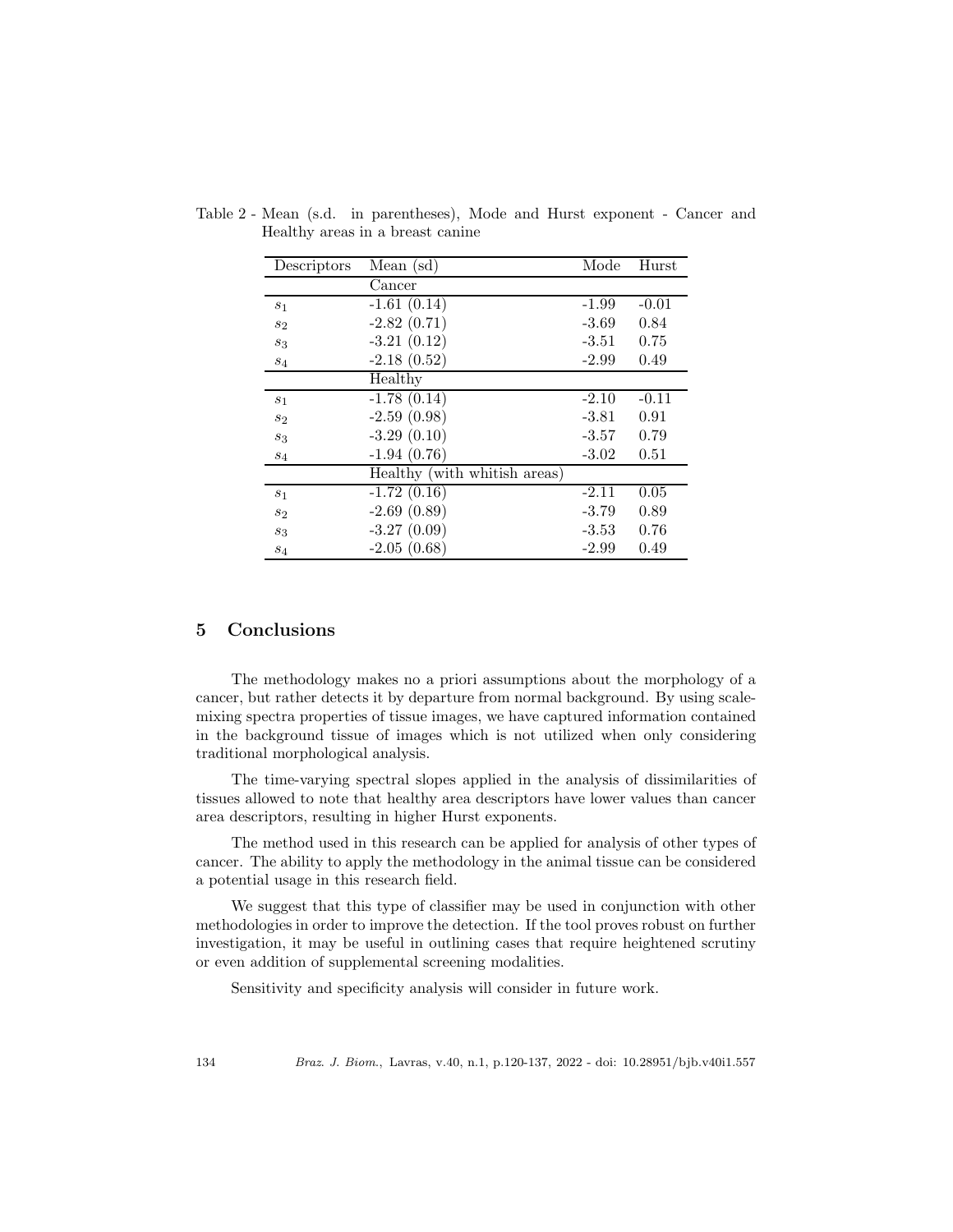# Supporting Information

The biospeckle laser data: cancer dog is available at http://repositorio.ufla.br/jspui/handle/1/11986.

The matrix  $W$  referenced in Section 2 equation  $(2.4)$ , is available at WavmatND: A MATLAB Package for Non-Decimated Wavelet Transform and its Applications.

https://www.researchgate.net/publication/301648108.

SÁFADI, T. Detecção de câncer em tecidos animais: uma abordagem de wavelet. *Braz. J. Biom.,* Lavras, v.40, n.1, p.120-137, 2022.

- $\blacksquare$ RESUMO: Considerando que o biospeckle laser é um fenômeno interferométrico dinâmico adotado para monitorar mudanças em amostras biológicas e que a variação temporal do padrão do speckle depende do nível de atividade da superfície da amostra iluminada, este trabalho prop˜oe analisar a matriz de mistura ao longo do tempo. Utilizando a transformada bidimensional de ondaletas, são obtidos vários resumos descritivos variando no tempo a partir da matriz de mistura. Esses descritores são assinaturas de regularidade e fractalidade da imagem, úteis na classificação dos tecidos. Neste trabalho propomos verificar o comportamento do fluxo de energia entre as escalas, considerando um conjunto de 128 imagens obtidas variando no tempo para classificar áreas de câncer em imagens de um carcinoma mamário anaplásico em uma cadela e em imagens de câncer de pele em um gato. Os declives espectrais variando no tempo aplicados na análise de dissimilaridades dos tecidos permitiram observar que os descritores da área saudável têm valores mais baixos do que os descritores da área de câncer, resultando em expoentes de Hurst maiores. Ao usar as propriedades de dimensionamento de imagens de tecido, capturamos informações contidas na imagens dos tecidos que não são utilizadas quando se considera apenas a análise morfológica tradicional.
- PALAVRAS-CHAVE: Tecidos de carcinoma animal; expoente de Hurst; an´alise de imagem; análise multiescala; transformada wavelet não dizimada.

### References

BRAGA,R.A., RABELO,G.F., BARRETO,F.M., PEREIRA,J., MURAMATSU, M. in: H.J. Rabal, R.A. Braga (Eds.), *Dynamic laser speckle and applications*, CRC/Taylor & Francis, Boca Raton, 2008.

BRAGA, R. A., CARDOSO, R.R., BEZERRA, P.S., WOUTERS,F., SAMPAIO, G.R. and VARASCHIM, M.S. Biospeckle numerical values over spectral image maps of activity. *Optics Communications*, v.285, p.553-561, 2012.

BURDETT, C. J., et al. Nonlinear indicators of malignancy. Biomedical Image Processing and Biomedical Visualization. Vol. 1905. International Society for Optics and Photonics, 1993.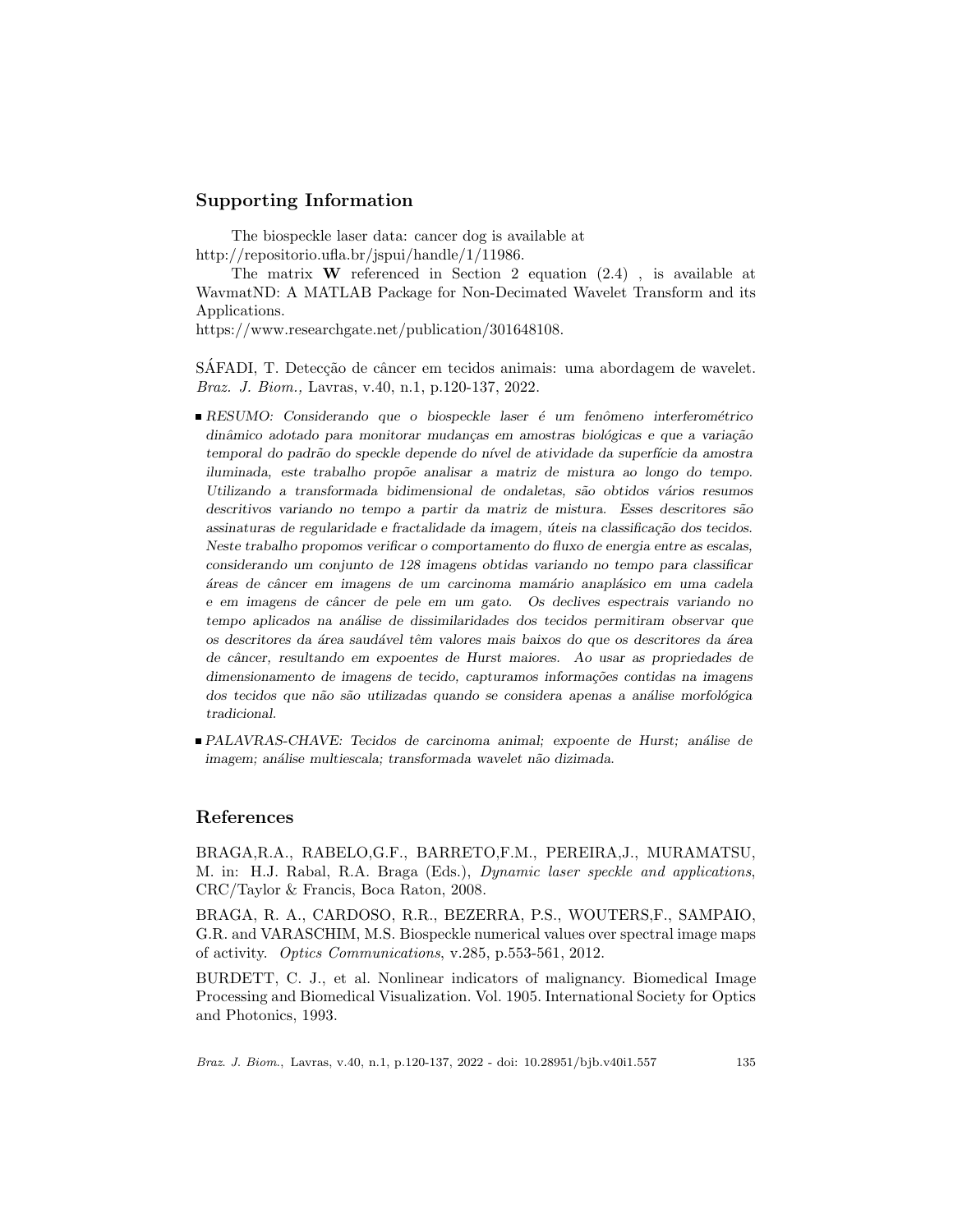CHENG, C. F. Speckle intensity correlation in the diffraction region near rough surfaces and simulational experiments for extraction of surface parameters. *Europhysics letters*, v. 65, p.779, 2004.

DAINTY, J., ENNOS, A., FRANÇON, M., GOODMAN, J., McKECHNIE, T., PARRY, G., and GOODMAN, J. Statistical properties of laser speckle patterns, in [Laser Speckle and Related Phenomena]. *Topics in Applied Physics* v.9, p.9-75, Springer Berlin / Heidelberg, 1975.

FLANDRIN, F.. Wavelet analysis and synthesis of fractional Brownian motion. *IEEE Transactions on Information Theory*, v.38, p.910-917, 1992.

GEORGE, N., Experiments on the space and wavelength dependence of speckle. *Applied physics. A, Materials science* & *processing*, v.7, n.3, p.157, 1975.

JEON, S., NICOLIS, O. and VIDAKOVIC, B., Mammogram Diagnostics via 2-D Complex Wavelet-based Self-similarity Measures. *S˜ao Paulo Journal of Mathematical Sciences*, v.8, n.2, p.264-284, 2014.

KANG, M. *Non-decimated Wavelet Transform is Statistical Assessment of Scaling: Theory and Applications*. Thesis (Ph.D.), Georgia Institute of Technology. 2016, URL https:// smartech.gatech.edu.

KURACHI, C., VOLLET, J.D.; BAGNATO, V.S.; in V.S. Bagnato (Ed), *Detecção ´optica no diagn´ostico*. Livraria da F´ısica, S˜ao Paulo, 2008.

MARQUES, R. A., SAFADI,T. Temporal Analysis of Hurst Exponents on ´ Interferometric Images of a Mammary Carcinoma, *Brazilian Journal of Biometrics* , v.38, n.3, p.324-342, 2020.

MORETTIN, P.A., *Ondas e Ondaletas.Da an´alise de Fourier `a An´alise de S´eries Temporais* Edusp-Editora da Universidade de S˜ao Paulo, 2004. 320p.

NAMAZI, H. and KIMINEZHADMALAIE, M., Diagnosis of Lung Cancer by Fractal Analysis of Damage DNA. *Computacional and Mathematical Methods in medicine*, 2015.

NICOLIS, O., RAMIREZ-COBO, P. and VIDAKOVIC, B., 2-D wavelet-based spectra with applications. *Computational Statistics and Data Analysis*, v.55, p.738- 751, 2011.

RAMIREZ-COBO, P. et al., A wavelet-based spectral method for extracting selfsimilarity measures in time-varying two-dimensional rainfall maps. *Journal of Time Series*, v.32, p.351-363, 2011.

SÁFADI, T., KANG, M., LEITE, I.C.C. and VIDAKOVIC, B., Wavelet-based spectral descriptors on detection of damage in sunflower seeds. *International Journal of Wavelets, Multiresolution and Information Processing*, v.14, n.4, p.1650027 , 2016.

TONER, B. C., A Longitudinal Study of Mammograms Utilizing the Automated Wavelet Transform Modulus Maxima Method. Electronic Theses and Dissertations. 3123, 2019.